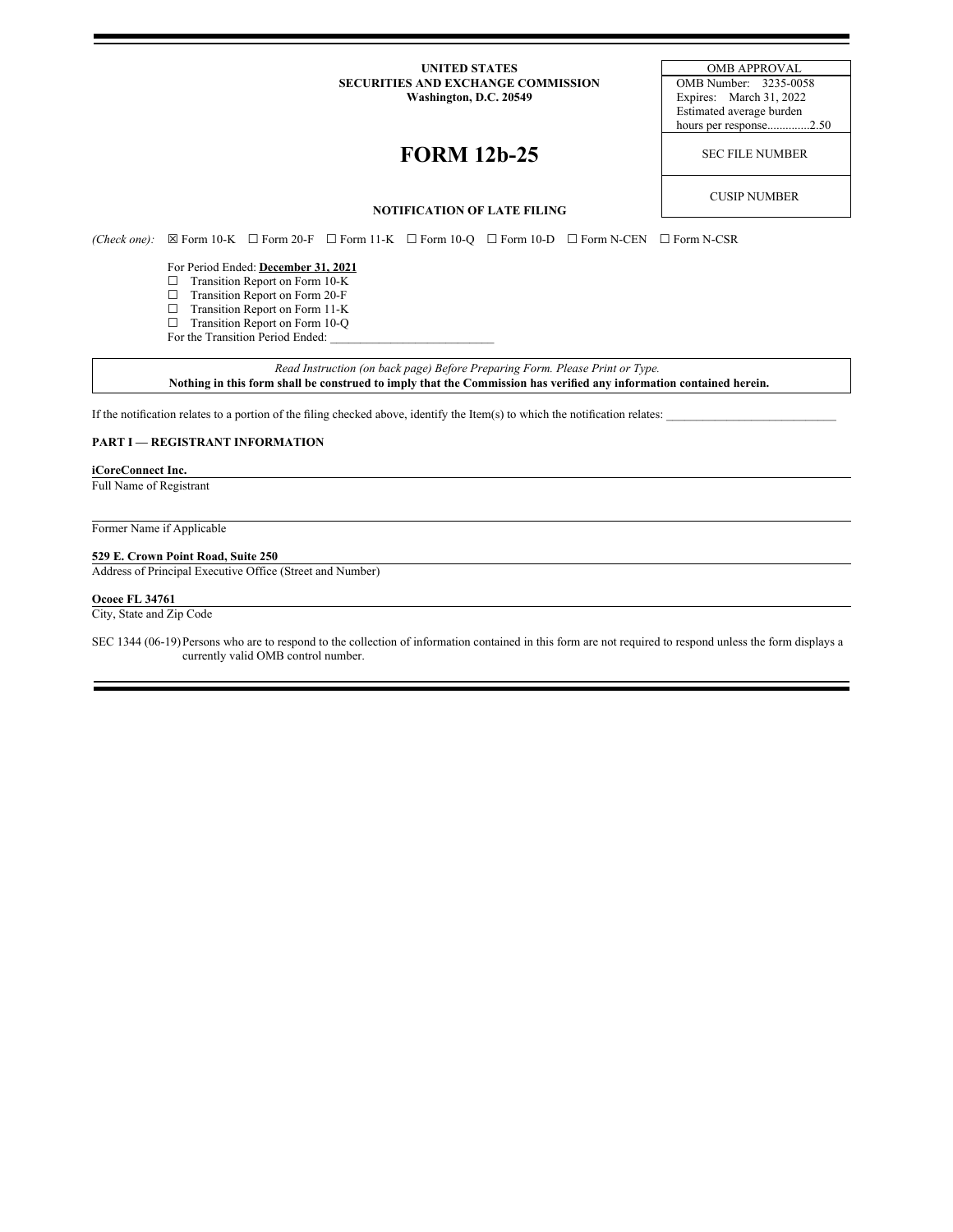#### **PART II — RULES 12b-25(b) AND (c)**

If the subject report could not be filed without unreasonable effort or expense and the registrant seeks relief pursuant to Rule 12b-25(b), the following should be completed. (Check box if appropriate)

- (a) The reason described in reasonable detail in Part III of this form could not be eliminated without unreasonable effort or expense;
- ☒ (b) The subject annual report, semi-annual report, transition report on Form 10-K, Form 20-F, Form 11-K, Form N-CEN or Form N-CSR, or portion thereof, will be filed on or before the fifteenth calendar day following the prescribed due date; or the subject quarterly report or transition report on Form 10-Q or subject distribution report on Form 10-D, or portion thereof, will be filed on or before the fifth calendar day following the prescribed due date; and
	- (c) The accountant's statement or other exhibit required by Rule 12b-25(c) has been attached if applicable.

#### **PART III — NARRATIVE**

State below in reasonable detail why Forms 10-K, 20-F, 11-K, 10-Q, 10-D, N-CEN, N-CSR, or the transition report or portion thereof, could not be filed within the prescribed time period.

The Company was unable to file its Annual Report on Form 10-K for the fiscal year ended December 31, 2021 on a timely basis because the Company requires additional time to work with its auditors and legal counsel to prepare and finalize the Annual Report on Form 10-K

#### **PART IV — OTHER INFORMATION**

(1) Name and telephone number of person to contact in regard to this notification

| <b>\rchit Shah</b> | 888           | 810-7709              |
|--------------------|---------------|-----------------------|
| √ame               | Area<br>`ode' | relenhone.<br>Number) |

- (2) Have all other periodic reports required under Section 13 or 15(d) of the Securities Exchange Act of 1934 or Section 30 of the Investment Company Act of 1940 during the preceding 12 months or for such shorter period that the registrant was required to file such report(s) been filed? If answer is no, identify report(s). Yes  $\boxtimes$  No  $\Box$
- (3) Is it anticipated that any significant change in results of operations from the corresponding period for the last fiscal year will be reflected by the earnings statements to be included in the subject report or portion thereof? Yes  $\Box$  No  $\boxtimes$

If so, attach an explanation of the anticipated change, both narratively and quantitatively, and, if appropriate, state the reasons why a reasonable estimate of the results cannot be made.